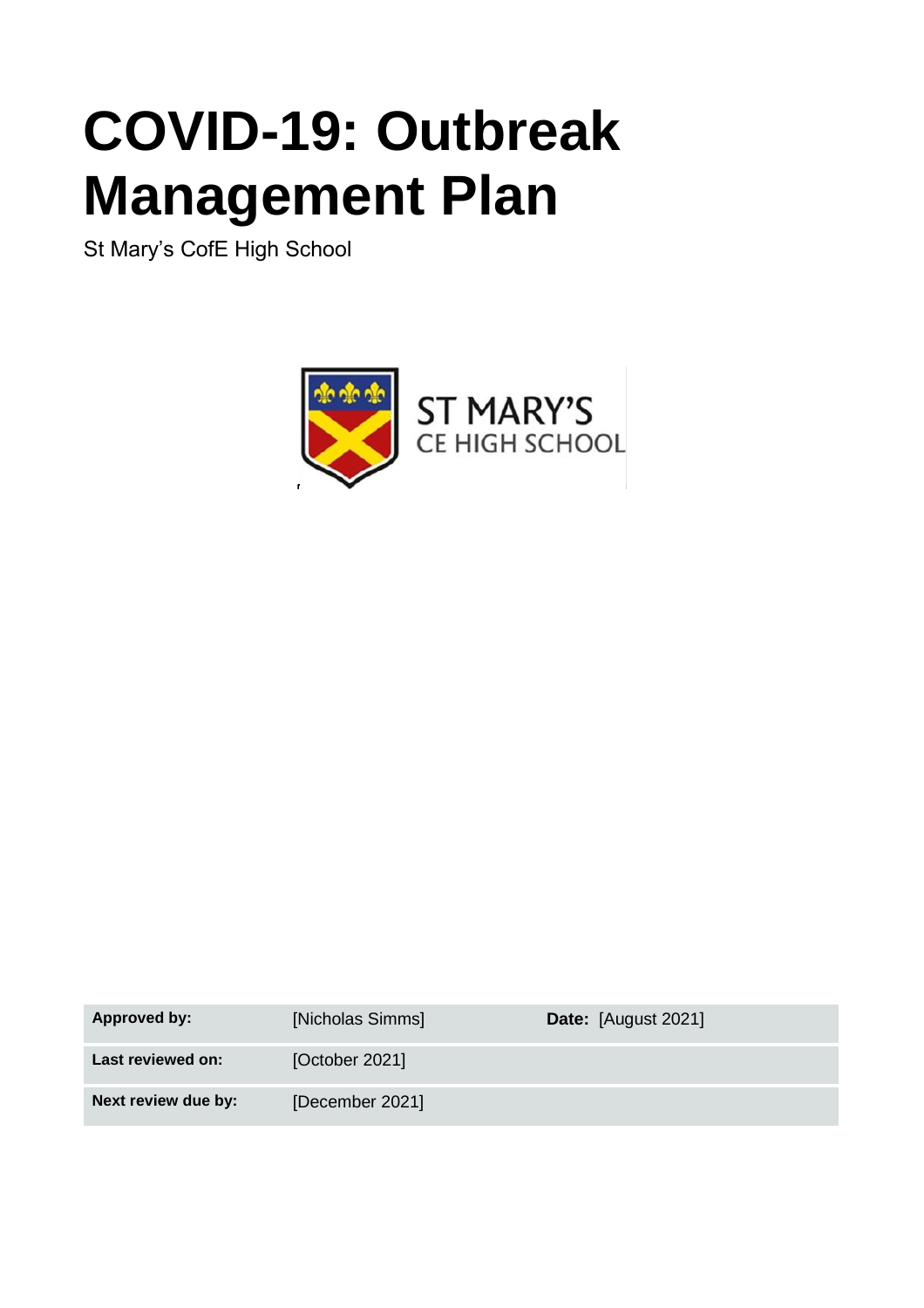# **Contents**

## <span id="page-1-0"></span>**1. Introduction**

This plan is based on the [contingency framework for managing local outbreaks](https://www.gov.uk/government/publications/coronavirus-covid-19-local-restrictions-in-education-and-childcare-settings) of COVID-19 and the [schools](https://www.gov.uk/government/publications/actions-for-schools-during-the-coronavirus-outbreak)  [operational guidance,](https://www.gov.uk/government/publications/actions-for-schools-during-the-coronavirus-outbreak) published by the Department for Education (DfE).

We will only implement some, or all, of the measures in this plan in response to recommendations provided by our local authority (LA), directors of public health (DsPH), Public Health England (PHE) health protection team or the national government.

It may be necessary to implement these measures in the following circumstances:

- To help manage a COVID-19 outbreak within the school. Actions will be considered when either of the following thresholds are met:
	- There are 5 positive cases amongst students or staff who are likely to have mixed closely within a 10-day period
	- 10% of students or staff who are likely to have mixed closely test positive within a 10-day period
- If COVID-19 infection rates in the community are extremely high, and other measures have failed to reduce transmission
- As part of a package of measures responding to a 'variant of concern' (VoC)
- > To prevent unsustainable pressure on the NHS

## <span id="page-1-1"></span>**2. Seeking public health advice**

When one of the thresholds above is met, we will review the testing, hygiene and ventilation measures already in place.

We will also seek public health advice from a director of public health or health protection team. Nicholas Simms will be responsible for seeking this advice, and will do so by telephoning the DfE helpline (0800 046 8687) or emailing the Hertfordshire Covid Helpline

## <span id="page-1-2"></span>**3. Testing**

If recommended, we will request and promote an increase in the use of home testing by students and staff. If it is advised that we reintroduce an asymptomatic testing site (ATS) at our school, we will consult with the director of public health (DsPH) to discuss any further support we need to do this.

If we reintroduce on-site asymptomatic testing:

- Testing will take place during the school day in term time (we may also use holiday dates to speed up return to education)
- The test centre will be in the gym using the equipment we previously used in March and September 2021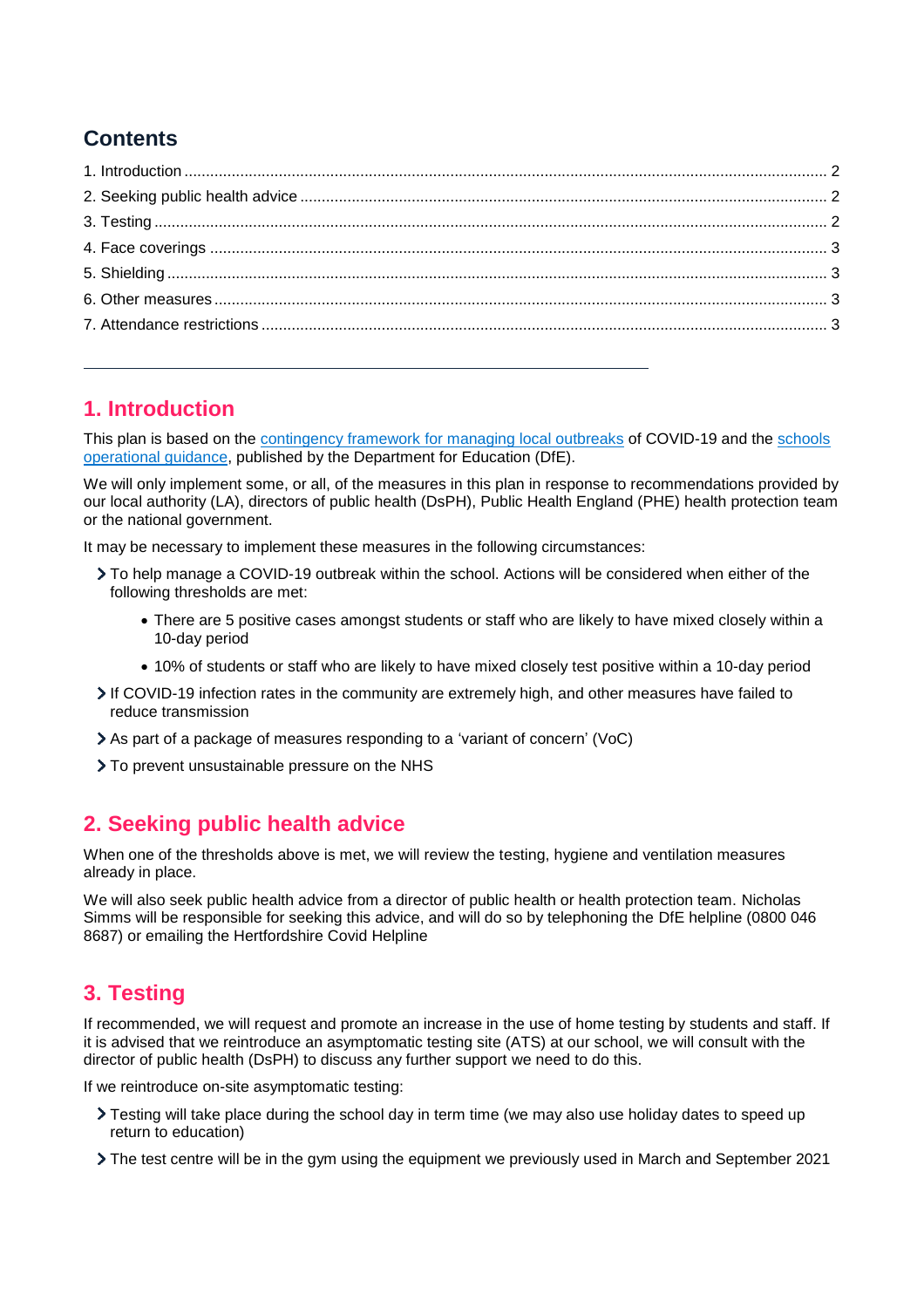On-site testing will be for all students who consent (or whose parents/carers consent, depending on age)

#### <span id="page-2-0"></span>**4. Face coverings**

If recommended, students, staff and visitors who are not exempt from wearing a face covering:

Will be asked to keep on or put on a face covering when arriving at school and moving around indoors in places where social distancing is difficult to maintain, such as in communal areas

And/or:

Will be asked to wear a face covering in classrooms or during activities, unless social distancing can be maintained or a face covering would impact on the ability to take part in exercise or strenuous activity

## <span id="page-2-1"></span>**5. Shielding**

We will adhere to national guidance on the reintroduction of shielding, which would apply to those on the shielded [patient list \(SPL\).](https://digital.nhs.uk/coronavirus/shielded-patient-list)

We will speak to individuals required to shield about additional protective measures in school or arrangements for home working or learning.

### <span id="page-2-2"></span>**6. Other measures**

Parents, carers, students and staff will be informed promptly about the introduction of control measures. Once a decision has been made this will be communicated via email and on the school's website.

If recommended, we will limit:

- > Residential educational visits
- > Open days
- > Transition or taster days
- > Parents/carers/visitors coming into school
- > Live performances

If recommended, we will reintroduce:

> Bubbles, to reduce mixing between groups

## <span id="page-2-3"></span>**7. Attendance restrictions**

Attendance restrictions will only be recommended as a last resort. If recommended, we will implement the measures in this section.

#### **7.1 Eligibility to remain in school**

If restrictions are recommended, we will stay open for:

- Vulnerable students
- Children of critical workers

#### **7.2 Education and support for students at home**

All other students will be required to stay at home and will receive remote education.

We will aim to deliver remote education that meets the same quality and quantity of education that students would receive in school, as outlined in our policy.

The school will continue to provide meals or vouchers for students eligible for benefits-related free school meals while they are not attending school because of COVID-19 isolation guidelines.

#### **7.3 Wraparound care**